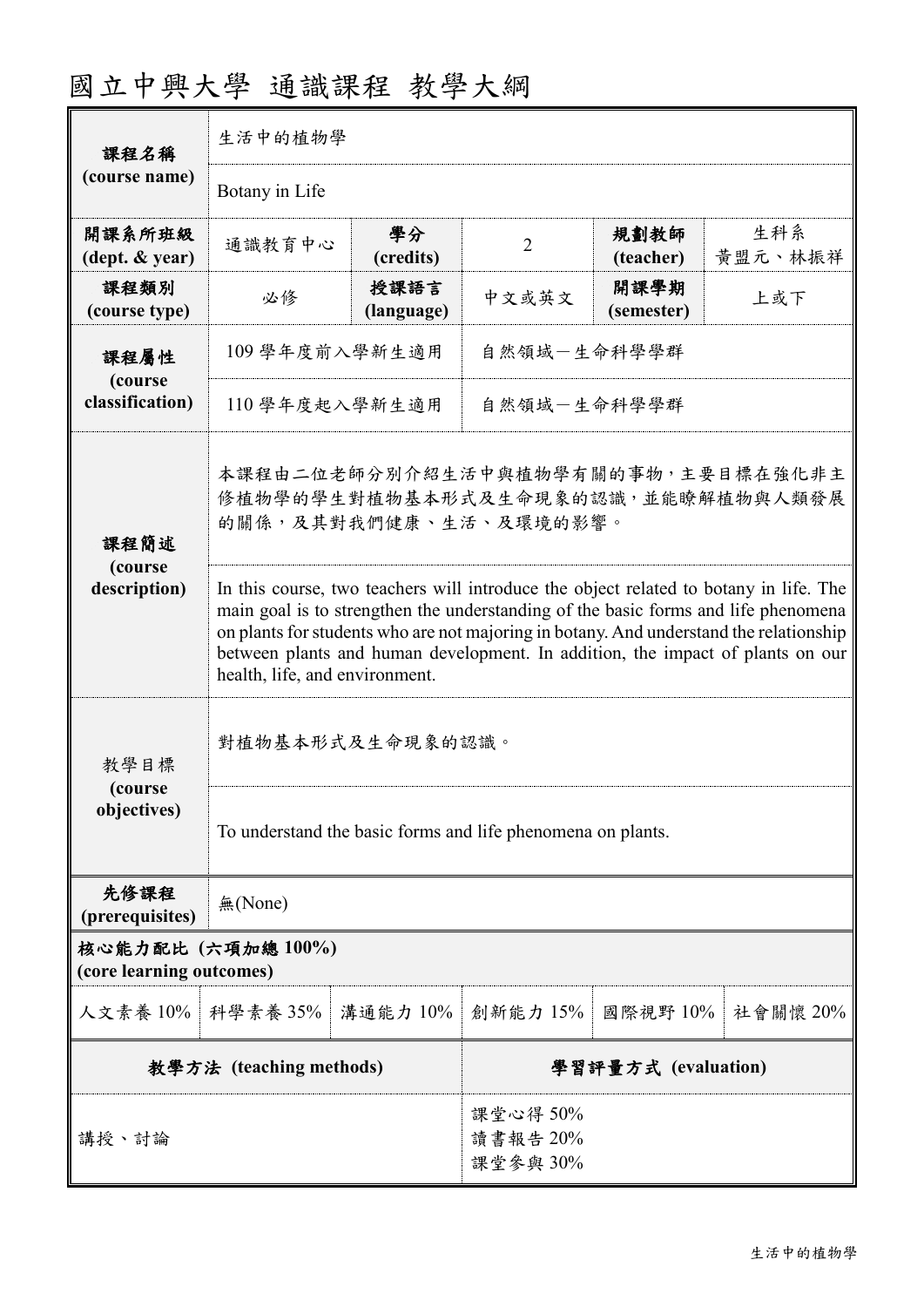## 授課內容(單元名稱與內容、習作 **/** 考試進度、備註) **(course content and homework / tests schedule)**

- 1. 課程簡介
- 2. 植物與人類健康 I
- 3. 植物與人類健康 II
- 4. 植物與飲食 I (飲食文化與節能減碳)
- 5. 植物與飲食 II (作物與人類的關係)
- 6. 植物與飲食 III (有機農業)
- 7. 植物與發酵 I (啤酒釀造)
- 8. 植物與發酵 II (茶、咖啡及可可)
- 9. 植物的氣味 I (精油)
- 10. 植物的氣味 II (香草植物)
- 11. 生活園藝 I
- 12. 生活園藝 II
- 13. 遊戲中的植物學 I (植物桌遊)
- 14. 遊戲中的植物學 II (植物桌遊)
- 15. 環境中的植物學 I (景觀植物)
- 16. 環境中的植物學 II (生態系統:生態瓶製作)
- 17. 環境中的植物學 III (植物學影片欣賞與討論)
- 18. 期末讀書報告討論

# 教科書與參考書目(書名、作者、書局、代理商、說明)

**(textbook & other references)**

一、教科書:自編教材

二、參考書目:

1. Stewart, A. 2011. 邪惡植物博覽會(周沛郁譯)。台北。臺灣商務。(原著出版於 2009) 2. Nardi, J. 2019. 花園裡的小宇宙(周沛郁譯)。台北。本事出版社(原著出版於 2018) 3. Stewart, A. 2015. 醉人植物博覽會(周沛郁譯)。台北。臺灣商務。(原著出版於 2013)

### 課程教材(教師個人網址請列在本校內之網址)

**(teaching aids & teacher's website)**

iLearning 3.0 平台

#### 課程輔導時間

**(office hours)**

另行公告

※本課程如符合下列主題項目,請一併勾選(可複選,無則免填):

| □ 臺灣文學                          | □ 生命教育 | 性別平等              | 情緒管理   |  |  |
|---------------------------------|--------|-------------------|--------|--|--|
| □ 智慧財產權                         | □ 資訊安全 | ■健康               | ■ 永續發展 |  |  |
| 凡勾選「永續發展」者,請繼續勾選下列17項聯合國永續發展目標: |        |                   |        |  |  |
| $\Box$ 1. 消除貧窮                  |        | □ 10. 減少國內及國家間不平等 |        |  |  |
| ▌2. 終止飢餓                        |        | □ 11. 永續發展的市政規劃   |        |  |  |